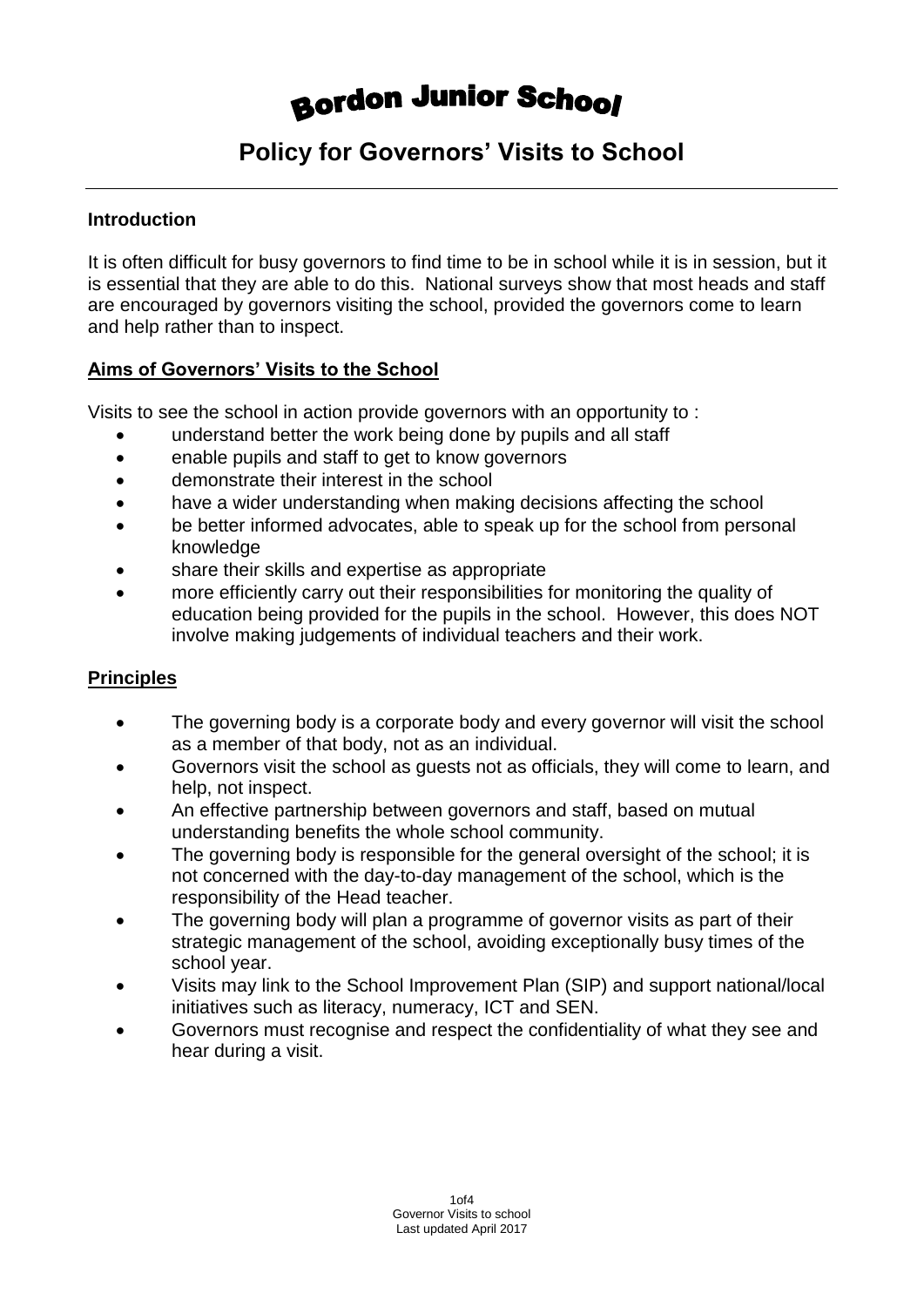# **Code of Practice for Visiting**

### **Focus of Visit**

One or more of the following will provide a focus for a visit, with the agreement of the relevant personnel:

- links with the school improvement or action plan
- links with class or year group
- extra-curriculum activities
- joining assembly or worship
- the school's policies and practices in a particular area
- looking at the use of information technology in school
- looking at provision for special needs (including gifted and talented); looking at the premises, health and safety and learning environment
- the organisation of classes and teaching groups
- lunch-time arrangements, including sharing a meal with pupils or staff
- pastoral care of pupils and staff
- links with parents and the local community
- sharing skills and expertise with pupils / the school

### **Before a Visit**

It is good practise and courtesy to liaise with the school before any intended visit. Please contact Louise or the Head teacher in advance to arrange a mutually suitable date and to agree the purpose of the visit and how best to achieve this on the day. i.e. what or who you would like to see and what questions you might like to ask.

Particularly in relation to Monitoring of the School Improvement Plan it will be helpful to:

- be clear what you are monitoring and how best to go about that
- agree dates, times, people, information, documentation etc that will be required
- prepare for the visit by completing the top of the Governor Monitoring Report (the rest should be completed shortly after the visit).

# **During a Visit**

It is necessary for governors to emphasise that they are coming to learn and understand with no hint of inspection.

#### **Observation**

In addition to any special focus to a visit other areas may be observed, such as:

- facilities for staff
- pupil movement on site
- displays in open areas and classrooms
- relationships between pupil/pupil, able pupil/less able pupil, pupil/staff, staff/staff
- storage and accessibility of resources, books, equipment and pictures
- classroom facilities, lighting, storage, layout, furniture and décor
- storage and cloakroom facilities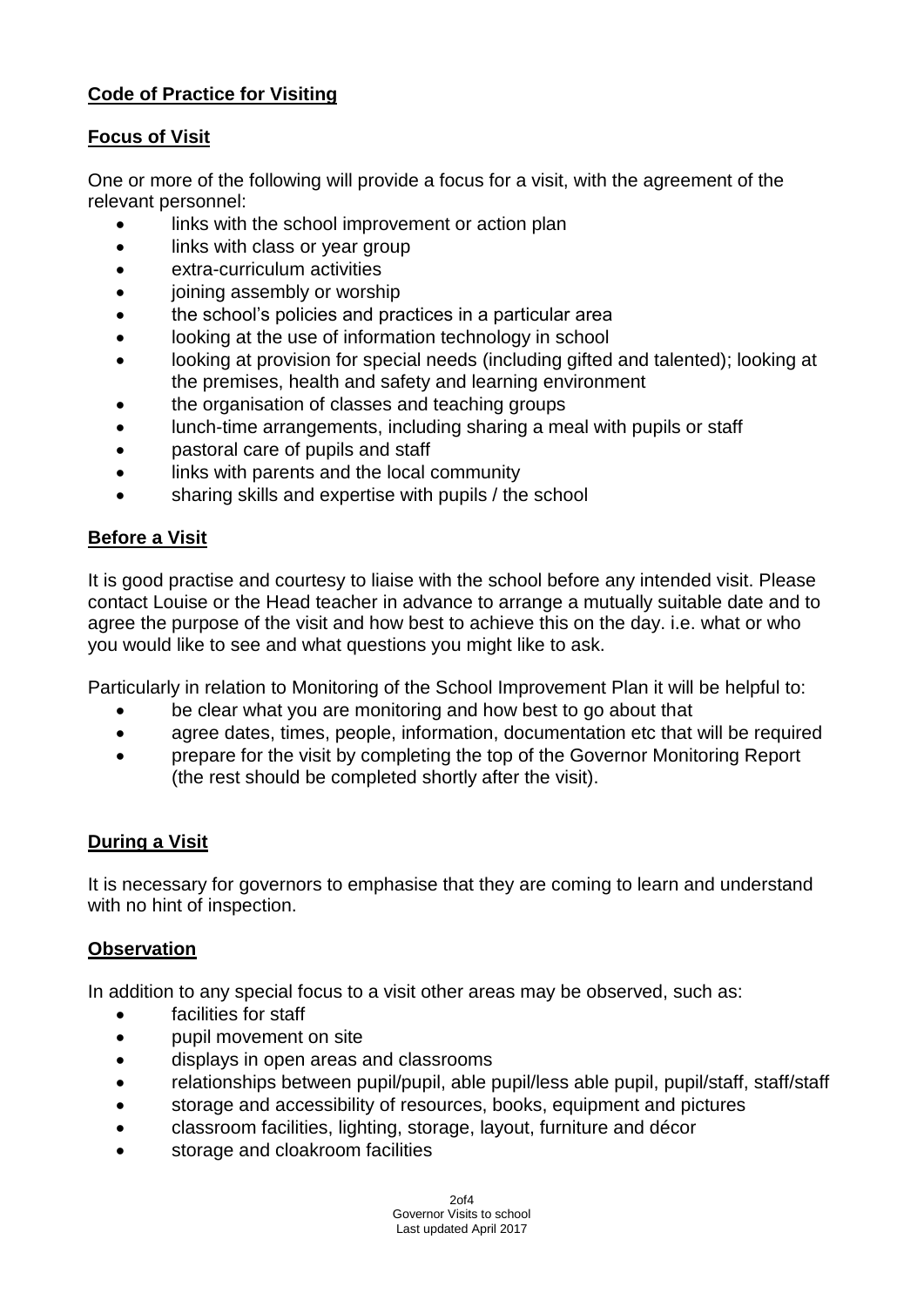# **Notes**

If any notes are made during the visit these should be made unobtrusively. These notes should inform the final writing of any report.

# **After a Visit**

- thank any members of staff involved, or whose class was involved, and verbally share any positive impressions of the visit
- complete the Governor Monitoring Report, preferably in an electronic format such as Microsoft Word and email it to Louise, who will pass it on to the Head teacher for signature. Head teacher will also ensure reports are shared with staff and any follow up actions completed
- Once the report has been signed off, Louise will distribute an electronic copy to all Governors and the report originator should be prepared to discuss their visit and answer any questions at the next FGB meeting
- ensure a paper copy of the report is placed in the governor visits file in the front office

It is quite possible that after a visit has been completed follow up actions may be required and if so these should be recorded on the Governor Monitoring Follow Up Actions Form. The Governor should check after a suitable interval that these actions have been fully and successfully implemented.

# **Visiting Tips**

#### **DO**

- drop into school but don't automatically assume that staff will be available to talk to you
- always sign in and out and wear a name badge
- remember governors have a strategic overview and are not responsible for managing the school
- listen carefully, concentrate and show interest
- begin and end your visit in a positive way, finding some things to genuinely praise
- be punctual, polite and sensitive
- do your homework before you visit and be gentle but persistent with any questions you wish to ask
- avoid times when staff are particularly busy, such as the first and last week of terms, SATs weeks, and during OFSTED
- always reply to special invitations to attend and make an effort to be there this does much to encourage pupils and staff
- earn the respect and confidence of staff by not talking about your visit except to the Head teacher or members of staff connected to the visit and when reporting to governors *(this is very important)*
- leave pupils and staff hoping you will come again soon
- Smile